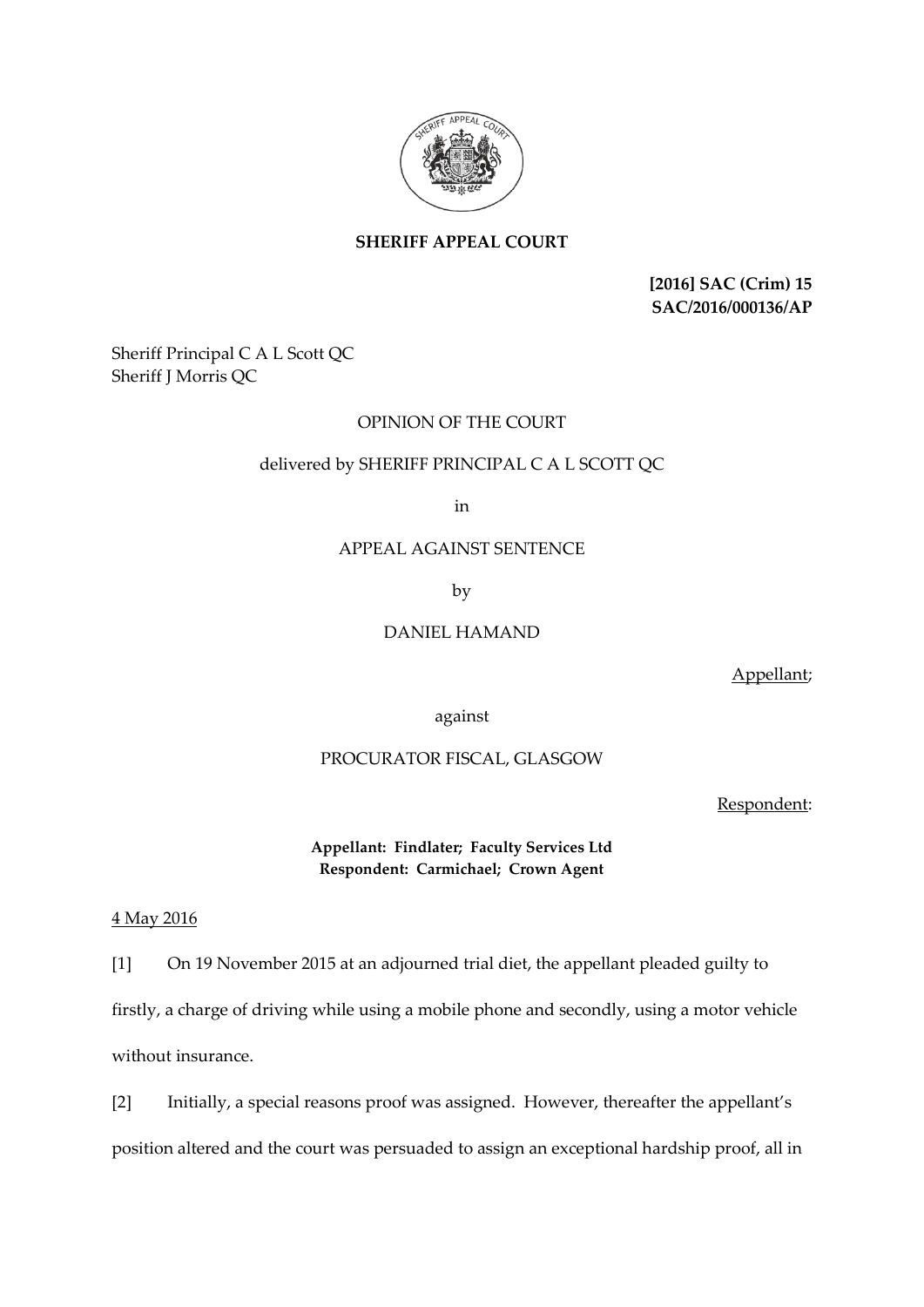terms of section 35 of the Road Traffic Offenders Act 1988. The exceptional hardship proof ultimately took place on 10 February 2016, the presiding magistrate having heard evidence found that exceptional hardship had been established. That being so, the appellant's agent, when addressing the magistrate in mitigation, submitted that the court should confine its sentence to monetary penalties, coupled with the endorsement of the appellant's licence with appropriate penalty points, on the basis that the need for disqualification had been avoided owing to the court's finding of exceptional hardship.

[3] In the course of the plea in mitigation, the magistrate drew attention to the printout which had been obtained from DVLA. It disclosed an endorsement for an analogous offences, that is to say, using a motor vehicle without insurance which had arisen from conduct which had taken one week prior to the offence then under consideration by the magistrate.

[4] It is plain from page 4 within the magistrate's report that the offence committed on 17 February 2014 influenced his approach when it came to sentencing. In particular when it came to the second charge on the complaint using without insurance, the magistrate imposed a fine in the sum of £200 and disqualified the appellant from holding or obtaining a driving licence for six months and the present appeal is brought to challenge that disqualification.

[5] In the course of his submission to the court today, counsel for the appellant adhered in effect to his written submissions which were broadly to the effect that once the magistrate had proceeded to the stage of hearing evidence and submissions on the question about exceptional hardship, the court had thereby passed beyond consideration of a discretion of a discretionary disqualification. Accordingly, having proceeded to hear evidence and submissions and to determine that exceptional hardship had been established, counsel

2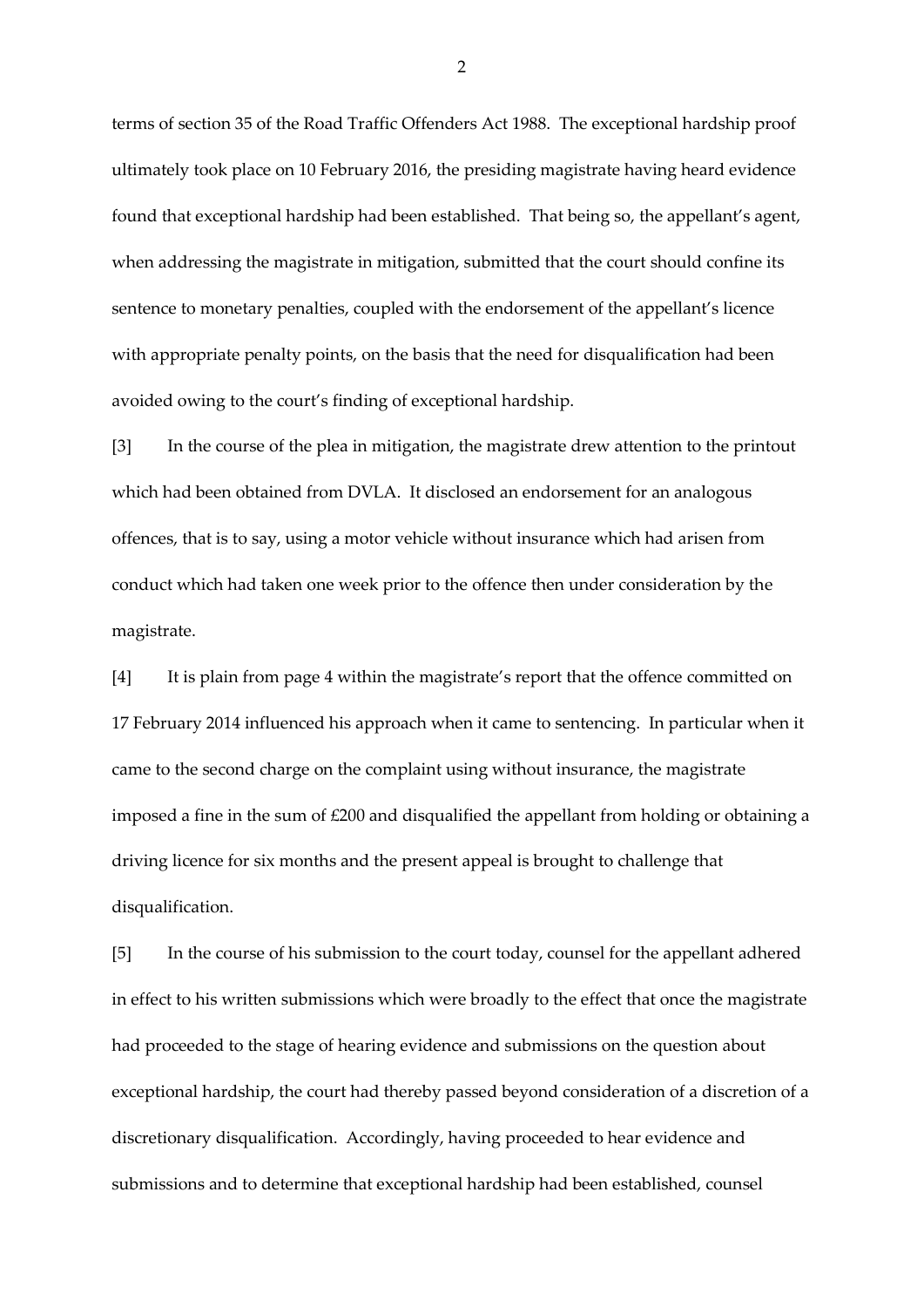maintained that it was not open to the magistrate thereafter to revert back as it were, to consideration and imposition of a discretionary disqualification period.

[6] For our part, we agree with the submissions advanced on behalf of the appellant. In our view the allowance of an exceptional hardship proof carries with it the clear implication that the court was restricting its consideration to the issue of whether a mandatory disqualification by way of the totting up procedure might be avoided. For example had the endorsement flowing from the events of 17 February 2014 been deemed sufficient to merit the imposition of a discretionary disqualification, then the court at that stage ought to have proceeded in that way rather than allowing an exceptional hardship proof to take place. Moreover, where such a proof does take place and where exceptional hardship is held established by the court, the court cannot then in effect cast that determination aside and instead reintroduce a disposal which it had already ruled out *viz* to say a discretionary disqualification.

[7] Therefore in the circumstances of this case, we consider the approach of the magistrate to have been an illegitimate one. He was not entitled to consider and to impose a discretionary period of disqualification. All that being so, we shall quash the six month disqualification period imposed on charge 2 and in lieu thereof we shall order that eight penalty points be endorsed on the appellant's licence and of course, for the avoidance of doubt, exceptional hardship having already been established, there will be no mandatory period of disqualification resulting as a consequence of the totting up procedure.

[8] For completeness, we are reminded that the penalty points in respect of charge 1 cannot stand in these particular circumstances so they will be removed but his licence will simply be endorsed in respect of charge 1.

3